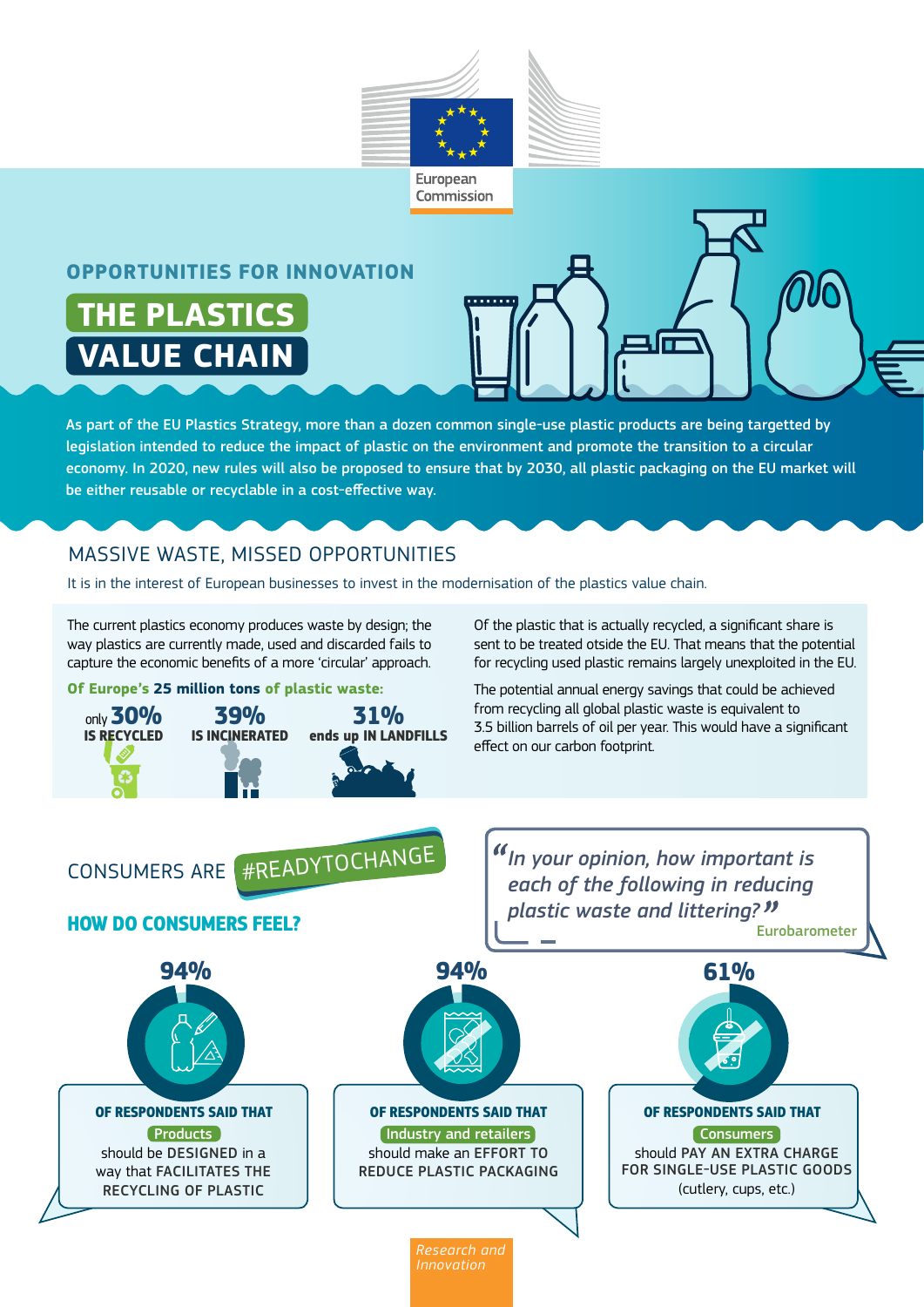## WHAT'S IN IT FOR EU INDUSTRY?





## WHAT IS THE EU DOING TO SUPPORT INDUSTRY IN THE TRANSITION?